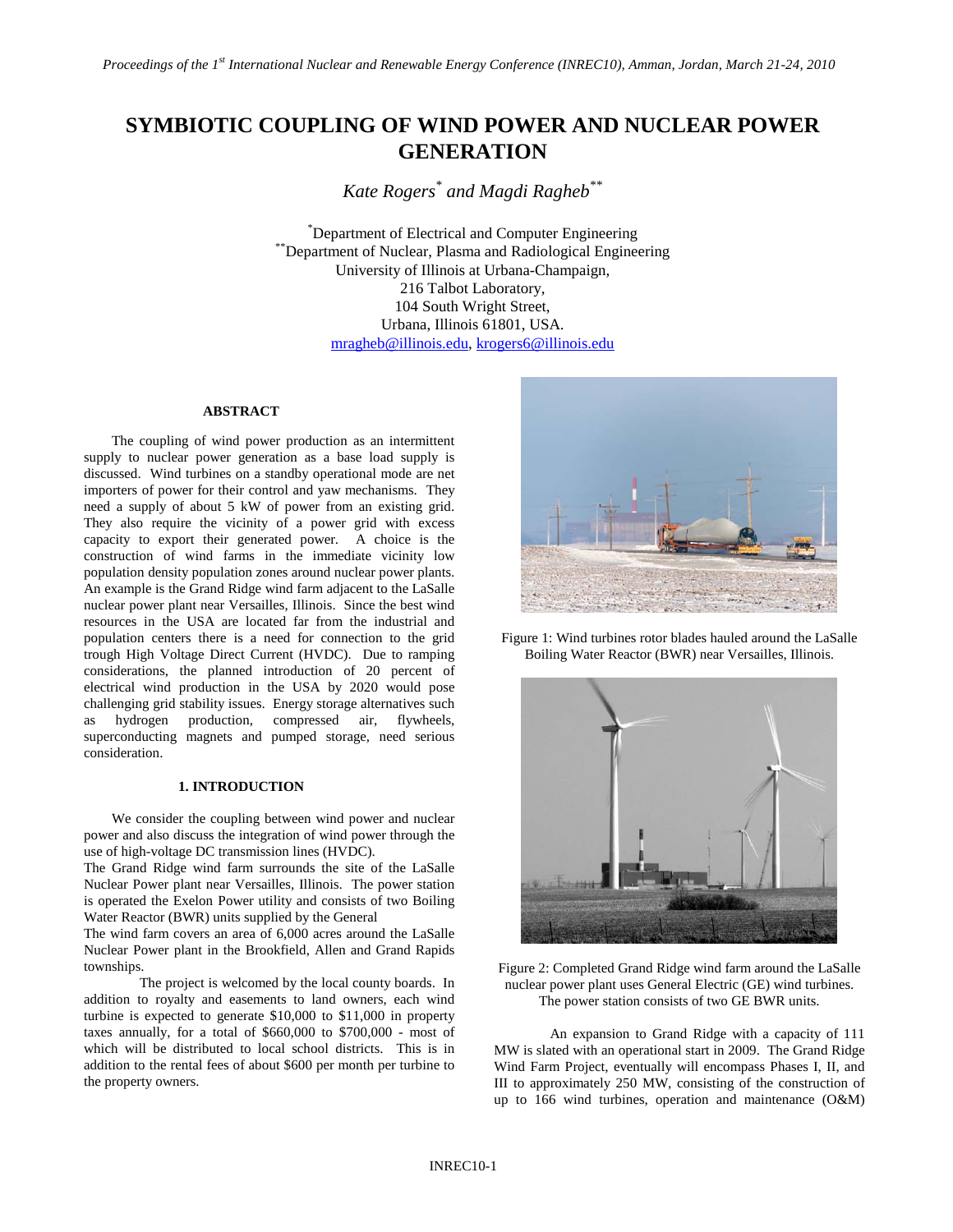building, project substation, approximately 1.5 mile generator lead line and collection system, and switchyard located in LaSalle County, Illinois. The total project area is 71,300 acres with the expected area of disturbance being approximately 175 acres.

The wind farm will eventually contain 500 to 600 of the GE-built, 1.5 megawatt turbines across the entire acreage. Invenergy has 14 wind farms either operational or under construction throughout the USA. Exelon Nuclear owns the transmission lines, which P.J.M. System operates. Invenergy sought and was granted permission to transmit electricity on the lines with excess capacity. Exelon will continue selling electricity to its customers in without change in the company's operating procedure. Invenergy, meanwhile, will sell electricity generated by the wind farm to the open market. At a cost of about \$140 million to \$150 million, the Invenergy project turbines have 262-foot tower and 143-foot blades. The turbines

are spaced 2,500 feet apart, and will take about 40 acres of cropland out of production.

# **2. CAPACITY FACTOR IN ENERGY MIX**

Substantial coal and nuclear energy is produced in the Eastern Interconnect in the USA, which includes the Midwest where Illinois is located. Hydro power is prolific in the Pacific Northwest, and a lot of energy also comes from natural gas. The energy contribution from renewable resources is small compared to the other generation types. In many states, the corresponding green circle in Fig. 3 is barely visible. California and Texas are two exceptions. However, the data is from 2006, and the capacity and energy from renewable resources in the system is steadily growing, aided by the fact that many states have established renewable energy standards.



Figure 3. Electric Generation by Fuel and State. Figure: Kate Rogers.

Part of the reason the total energy produced from nuclear plants is so high is because they have a high capacity factor. The energy produced E in a year is:

$$
E = 8760PC \, [MW.hr] \tag{1}
$$

where: P is the rated power C is capacity factor times 8760 is the number of hours per year.

A capacity factor of unity means that the plant would be operating at rated output all year. Nuclear plants come close to this with capacity factors above 90 percent.

There are currently 104 operating nuclear plants in the USA which had a combined output of 806.2 billion kWh and an

average capacity factor of 91.5% in 2008 [1]. Capacity factor is the ratio of the plant's actual energy to the energy that would be produced if the plant was operating at its rated output for the entire year.

In the USA, as of October 2009, 16 license applications have been submitted to the Nuclear Regulatory Commission (NRC) for up to 25 new reactors.

The average nuclear capacity factor of 91.5 percent is very high, which is favorable for a number of reasons. A high capacity factor means that the installed capacity is being more fully utilized. Comparatively, Photo Voltaic (PV) solar systems only have a capacity factor in the range of 20-30 percent, and wind is only slightly higher.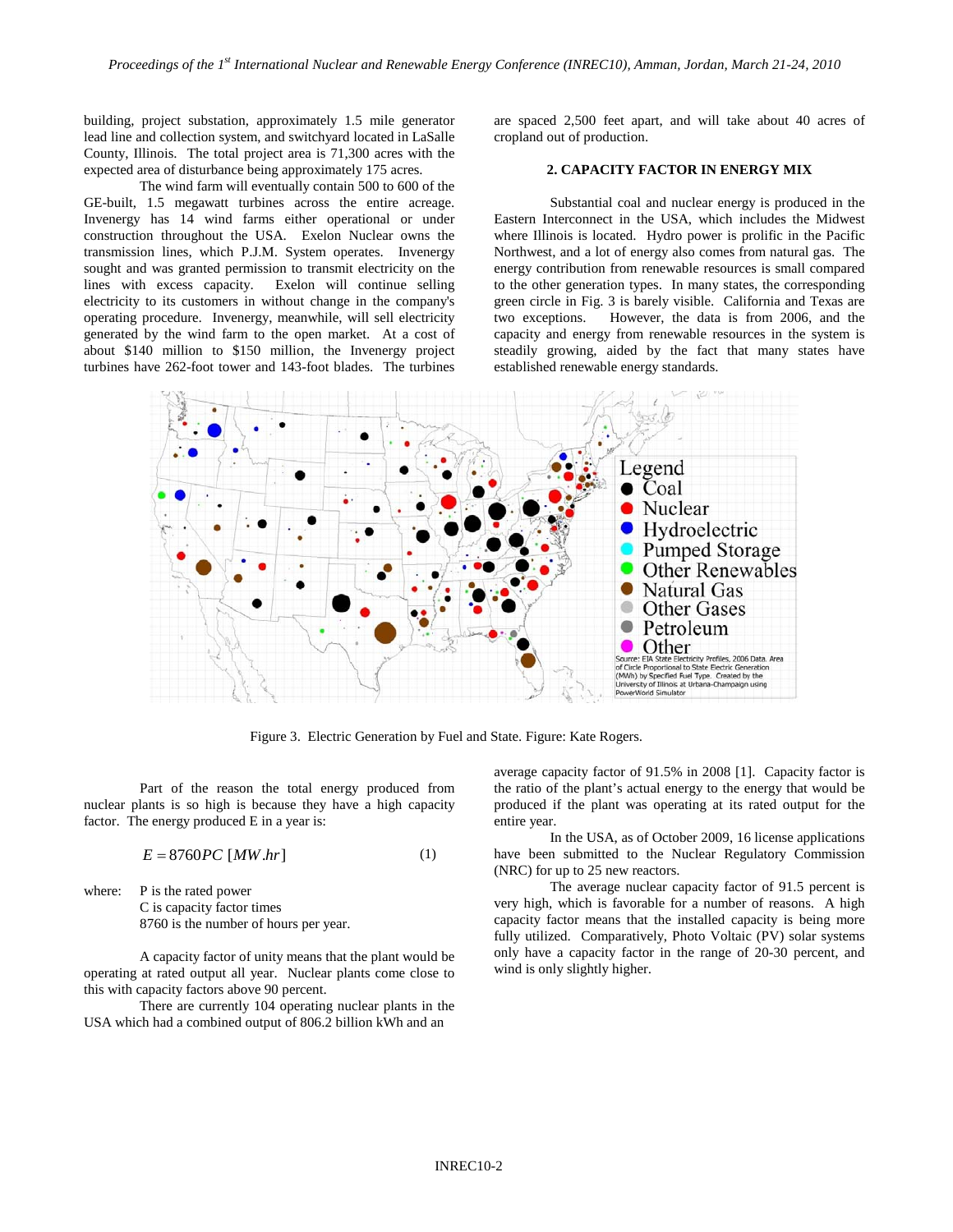

Source: Energy Information Administration, Form EIA-860, "Annual Electric Generator Report;" Form EIA-923, "Power Plant Operations Report."

Figure 4. Average Capacity Factor by Energy Source, 2007 [3].

Wind power is becoming an increasingly important resource as the search for sustainable and efficient energy alternatives progresses. Wind turbines take advantage of the power in the wind and extract a portion of this power with their blades and then convert the mechanical energy to electricity and send it into the grid. Wind turbines have the advantage of having no fuel costs. Of course, there must be a grid to send this power into, which is one of the key problems with wind power, since the windiest areas are generally located far away from load centers and so require a massive transmission infrastructure to be added in order to have the ability to export the harnessed wind power.

Because of the intermittence of the wind, utility wind turbines are continuous net importers of electricity on a standby basis to the level of about 5 kW to supply their control and yaw mechanisms. They become net exporters only when the wind blows, and consequently require the vicinity of a power grid with excess capacity.

The wind is an intermittent resource, and therefore is not dispatchable in the way that conventional generation is. Conventional sources of power generation such as those that rely on coal and natural gas are dispatchable in the sense that their outputs can be adjusted as needed to meet the load in the system. Wind does not have this flexibility. In general, generation sources vary in the way they respond to a need for an increase or decrease in output. Units have ramp rates, where a ramp rate is a certain amount of gradual change in power output that is possible within a given time period. Coal units take longer to respond, whereas natural gas units can respond quickly.

Nuclear plants are difficult to vary in this way since changing the reactor's power output requires inserting and removing fuel or control rods. Power output of the reactor is controlled by managing the neutron flux. Nuclear plants are base loaded units and they prefer to be run all the time.

Because of the reactor dead time originating from xenon builup after a reactor shutdown, nuclear reactors need about 24 hours for the xenon neutron absorber to decay to acceptable levels before being restarted. If taken out of service, they lose approximately \$1.2 million per day of potentially produced electricity for a 1,000 MWe plant and 5 cents/kw.hr.

Thus, other than the necessary planned maintenance, nuclear plants do not want to be shut off, and often nuclear plants have a negative Locational Marginal Price (LMP) resulting from the fact that they would rather pay than be shut off.

Some experts in the power industry believe that the intermittency of wind will need to be coupled with fast-acting generators such as natural gas generators. It is believed that nuclear power plants cannot respond fast enough to be synergistic with wind power, and that in fact the coexistence of the two types of generation in the system has the effect of making the power system harder to control so that the generation matches the demand. It is argued that while natural gas generators may be symbiotic with providing for the wind power fluctuations, nuclear has its own important role to play in providing necessary base generation at a high capacity factor for wind turbines on a standby waiting for favorable wind conditions.

#### **3. NUCLEAR ENERGY STATUS**

Operation of nuclear plants can require high capital costs and high spending at times [4]. Over a nuclear plant's lifetime, components require replacing. The steam generators of Pressurized Water Reactors (PWRs) are typically replaced once over the generator's life, and each PWR has two to four steam generators. Each steam generator costs \$40 million to \$50 million to replace. Reactor vessel heads, which cost \$20 million or more, are also typically replaced as a precaution. These replacements make the system operate more safely and can improve reactor performance. Despite high costs for equipment such as steam generators and vessel heads, nuclear plants achieve sustained high levels of output and reliability which gives them a solid economic argument. On average in 2008, nuclear power plants had an average estimated production cost of 1.87 cents per kWh. When adjusted, this corresponds to a total operating cost of approximately 2.3 cents/kWh. This is quite low, and production costs have been stable at this level for a number of years. That is, the high efficiencies achieved offset the high spending. With these low incremental costs of electricity, nuclear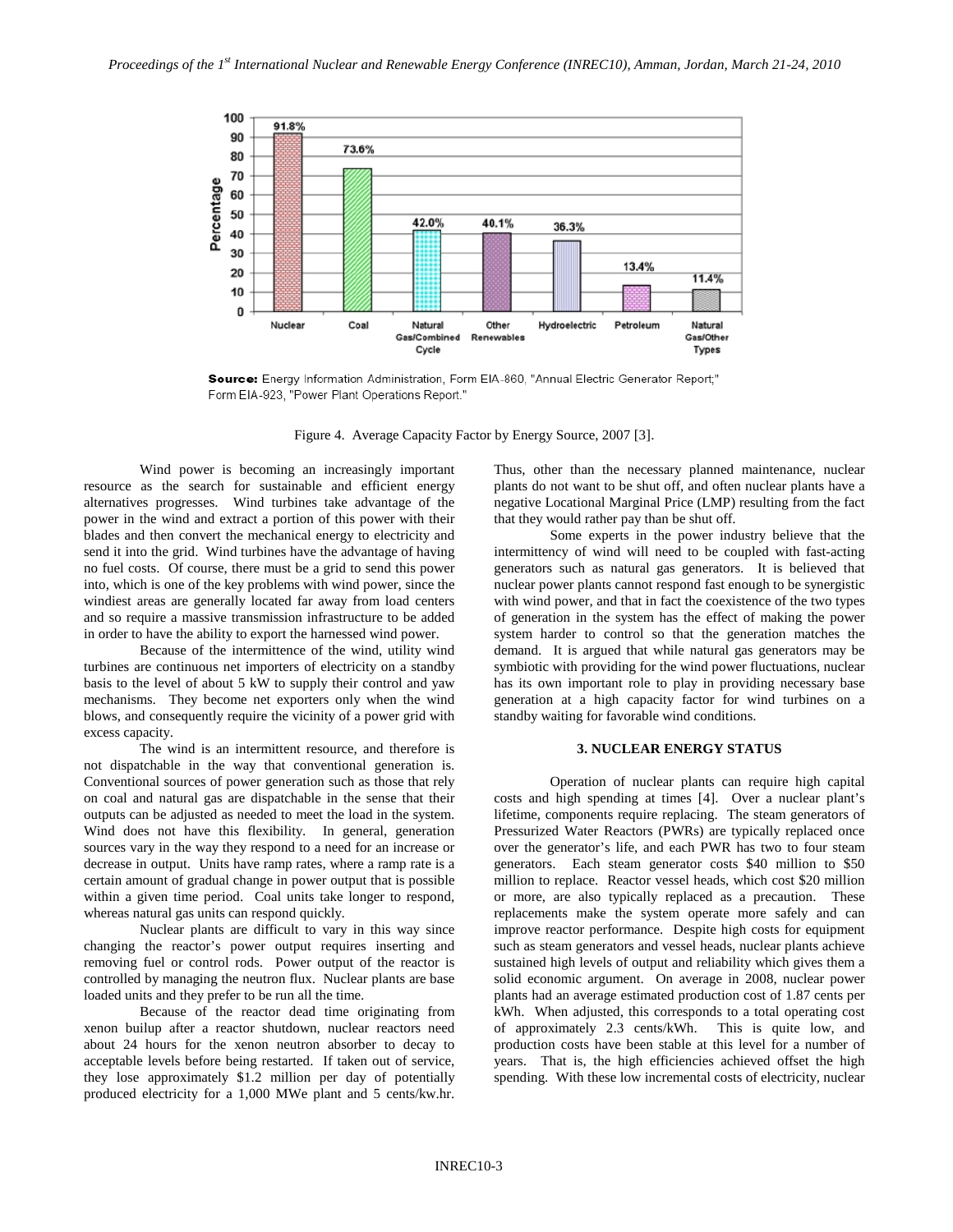plants could easily be the least costly source of future electricity supply [4].

Nuclear energy is unique in that it is the only major source of baseload generation that does not emit air pollutants or greenhouse gases. As more emphasis is placed on controlling emissions, the role of nuclear in the global energy infrastructure will become even more important. In 2008, operating nuclear plants prevented the emissions of almost 3 million tons of  $SO<sub>2</sub>$ , 1 million tons of NOx, and 689 million tons of  $CO<sub>2</sub>$  emissions. This amount of  $CO<sub>2</sub>$  is equivalent to the annual emissions from 133 million passenger cars, and the entire USA has only 136 million registered passenger cars. These savings in emissions can also be passed along as savings to customers who would otherwise be paying  $CO<sub>2</sub>$  compliance costs.

While investing in renewable energy sources like wind and solar, it is important to also make sure to take advantage of nuclear power, which is the single largest contributor to emissions-free power. Nuclear energy currently produces 72 percent of America's emission-free electricity  $[\frac{1}{2}]$  $[\frac{1}{2}]$  $[\frac{1}{2}]$  $[\frac{1}{2}]$  $[\frac{1}{2}]$ . Nuclear energy also uses the least land per unit of energy generated, so nuclear power plants are a way to reduce carbon emissions while using land efficiently. The USA Energy Information Administration says that 69 new reactors will be necessary by 2030 to meet the carbon-production provisions to the climate bill and that without this expansion, the costs of electricity, natural gas, and reduction of carbon emissions will rise significantly. This reinforces the need for the growth of the safe and clean nuclear energy industry.

As electricity demand continues to grow, more base loaded generating capacity is needed, and nuclear can help to meet this need. A poll in March 2009 indicates that 84 percent of Americans think nuclear energy is important for our energy future, and this increased public support is good. However, the process of licensing and building the first few new nuclear plants is expected to take approximately 9-10 years. The nuclear plants at future sites where site preparation has started this year are expected to begin commercial operation around 2016. The long time frames and high capital costs involved with construction are a drawback to building new nuclear plants, but the processes to get nuclear plants constructed and operating quickly and safely are constantly being improved.

<span id="page-3-5"></span><span id="page-3-4"></span><span id="page-3-3"></span><span id="page-3-2"></span>At Pennsylvania-New Jersey-Maryland (PJM) Interconnection, who operates the transmission system for 51 million people, has 29 nuclear power plants on their system with a capacity of 30,500 MW [\[1\]](#page-3-0). These 29 nuclear plants supply about 35 pecent of the energy used in the PJM system. Coal and nuclear together comprise 59 percent of PJM's capacity, but they supply more than 90 percent of the energy in the system. Nuclear plants are baseloaded and run constantly, so the market price is generally set by more expensive units. The difference in market price and generation cost for nuclear plants helps nuclear plant operators economically operate their plants. Having a large, reliable, low-cost base of nuclear plants allows PJM to have available the other types of power sources which respond to the continuous fluctuations in daily energy demand [\[1\]](#page-3-0).

<span id="page-3-15"></span><span id="page-3-14"></span><span id="page-3-13"></span><span id="page-3-12"></span><span id="page-3-11"></span><span id="page-3-10"></span><span id="page-3-9"></span><span id="page-3-8"></span><span id="page-3-7"></span>China and India already recognize this importance of using nuclear power, alongside renewable, in meeting goals of greenhouse gas reduction. China is expected to build 40 new reactors by 2020 and India is expected to build 17. The SA, on the other hand, is expected to build four to eight by that time, and Britain and France will each build two. Major growth of the nuclear industry is also expected in Russia and Korea who are building 14 and 10 new reactors, respectively.

# **4. WIND POWER INTEGRATION CHALLENGES**

Since the wind cannot be controlled, wind plants exhibit greater uncertainty and variability in their output compared with conventional generation. Power systems now already handle a large degree of uncertainty, which is mostly in the loads. In power systems, generation must always be equal to the load plus the losses. Demand is constantly matched with generation to maintain the system frequency of 60 Hz in the USA. However, the amount of uncertainty is increased with wind. Wind's variability and uncertainty have been shown to increase the operating costs for the non-wind portions of the system, but generally only by modest amounts [[3](#page-3-4) ]. A summary of the key insights on wind integration is provided in [[3](#page-3-1)], accumulated from a number of wind integration studies conducted over the last several years:

<span id="page-3-1"></span><span id="page-3-0"></span>1) Several investigations have been done with truly high (up to 25 prcent energy and 35 percent capacity) penetrations of wind and have concluded that power systems can handle such levels of penetration without compromising system operation.

2) The importance of detailed wind resource modeling has been clearly demonstrated. This modeling allows the ability to capture wind impacts, both for individual wind plants and among multiple wind plants in an area.

3) The value of good wind forecasting has been clearly demonstrated for reducing costs.

4) During light-load conditions (such as at night), it is more difficult to maintain system balance when levels of wind penetration are high. The solution to this problem will entail some combination of wind curtailment, wind ramp-rate mitigation, switching in more loads during light-loaded periods, and flexibility of the other generating units.

5) The need importance of the flexibility of the other generation sources in the mix has been made clear. The article suggests that such flexibility may come from sources such as high-ramp-rate fossil generators, hydro power, pumped storage, and demand response.

6) The value of sharing balancing functions over large regions which have a diversity of loads, generators, and wind resources has been clearly demonstrated. The electric power industry seems to be moving in this direction, which will significantly aid in the integration of large amounts of wind power by reducing operating costs associated with the variability of wind.

<span id="page-3-6"></span>Some of the challenges with supporting increased penetration of intermittent resources are related to issues in the transmission system, distribution system, interconnection standards, operational issues, and forecasting and scheduling. Since good sites for wind are often in remote areas, planning for and executing transmission expansion is necessary to the growth of the wind sector. Furthermore, studies are needed to assess the regulation and ramping capacities of the generation mix. In regions with many thermal and nuclear plants, such ramping is not readily available [[4](#page-3-5) ]. This implies long-term resource steepness of the wind turbine power curve as illustrated in [Fig. 5](#page-4-0) adequacy issues which need to be addressed. Due to the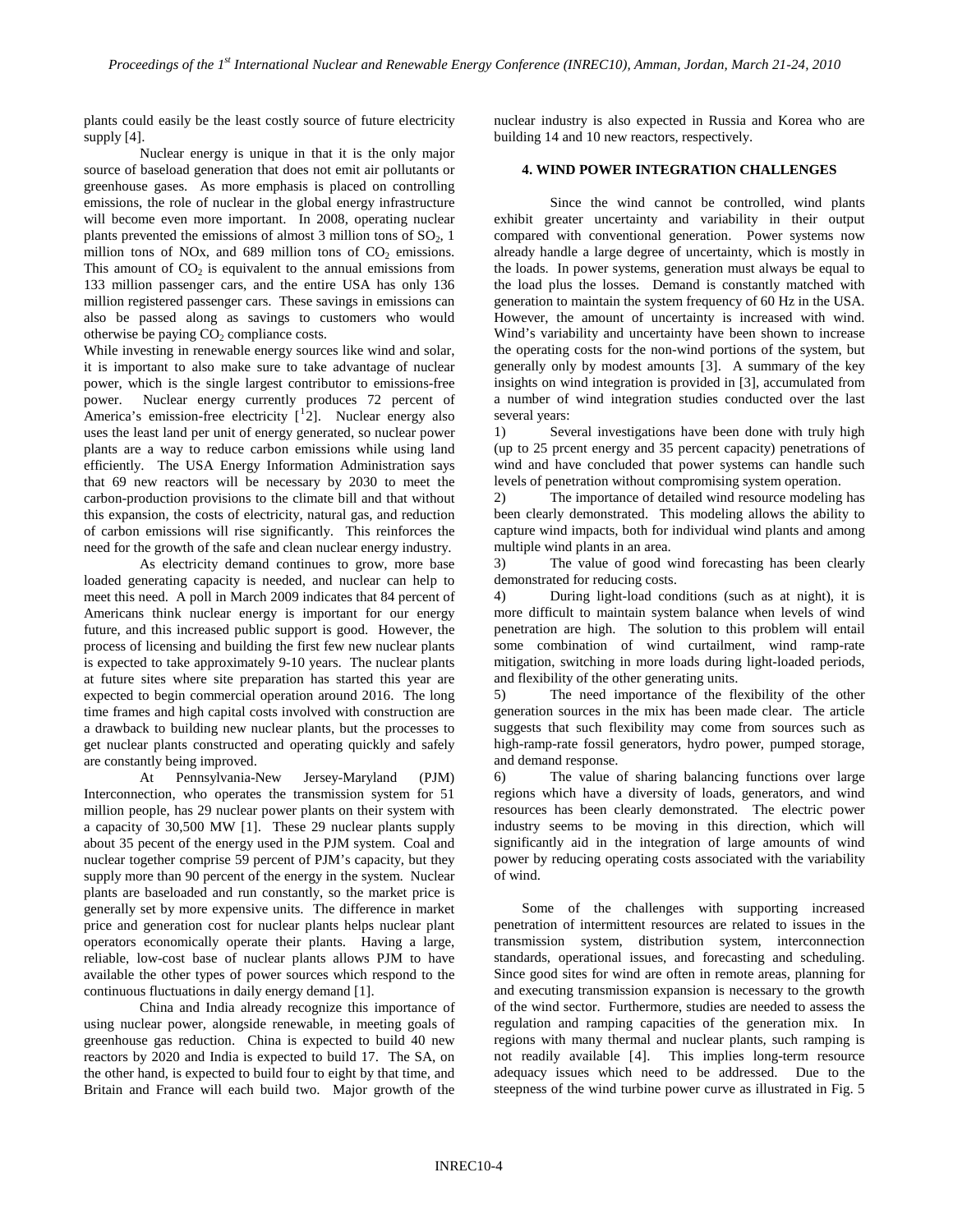

below, a wind farm creates significant ramping needs as the wind speed changes.



<span id="page-4-0"></span>

Figure 6. Wind energy resources in the USA are concentrated in the Rocky Mountain areas away from the industrial and population centers in the Midwest and East.

Then, at high wind speeds, when the turbine controls shut off the power generation to prevent damage due to over-speed and tensional oscillation, another operational challenge is posed to the system due to a steep reduction in generation levels. Another interesting challenge is that of storage. If the storage problem could be solved, that may solve some of the other major issues with wind power integration. The "must-take" policy of current power systems to wind and renewable resources can actually be considered a disincentive for wind farm operators and others to design a system to provide their own storage capability and energy balancing [\[4\]](#page-3-6).

### <span id="page-4-1"></span>**5. HIGH VOLTAGE DIRECT CURRENT (HVDC) TRANSMISSION**

High voltage direct current (HVDC) is characterized by low losses and low capital cost for long transmission distances [[5](#page-3-7)].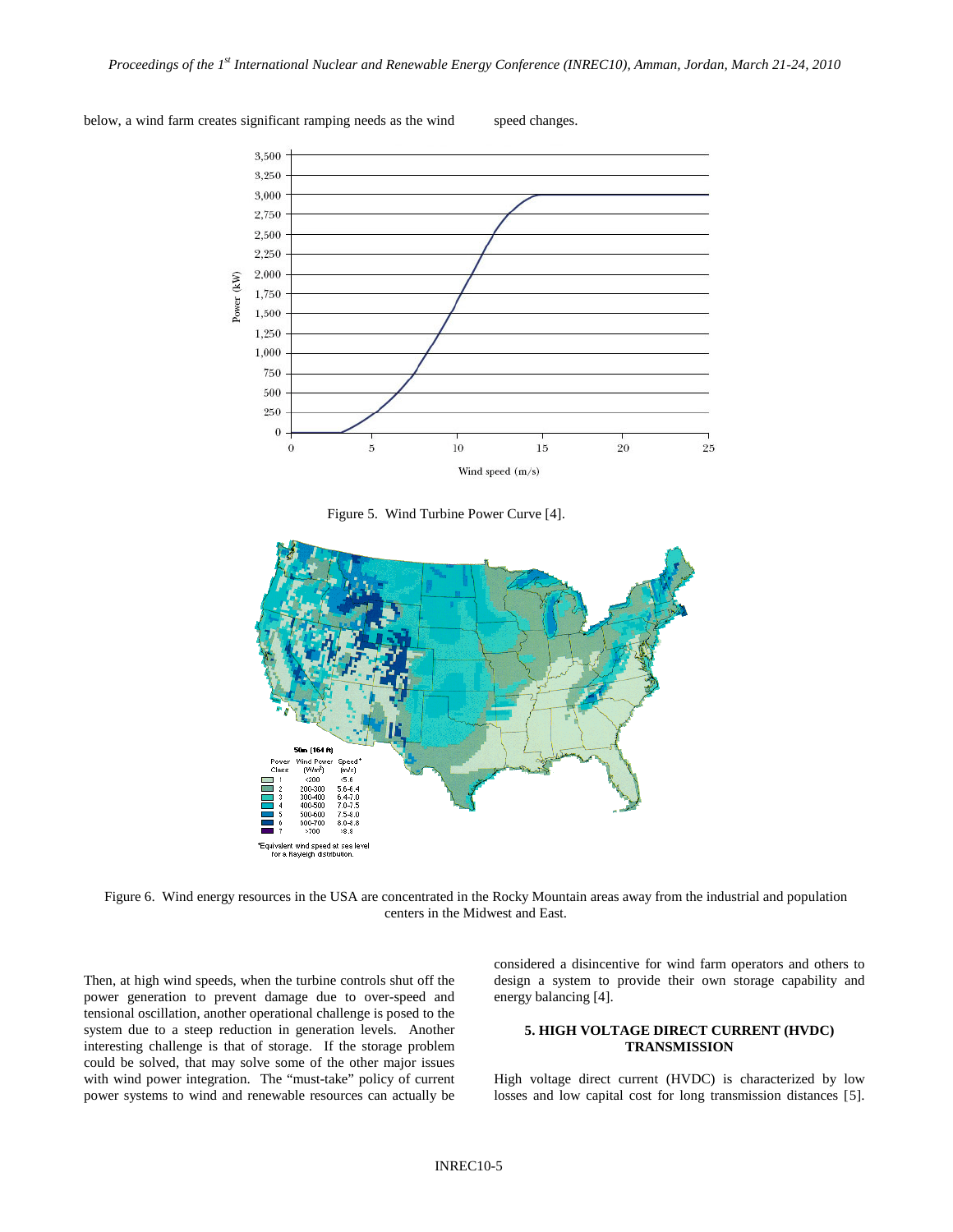Above the critical length of about 600-800 km, HVDC becomes more economical, and the critical distance is even shorter for submarine cables [\[5\]](#page-4-1). Currently, about 70,000 MW of HVDC transmission capacity is installed in over 90 projects [\[5\]](#page-4-1). The development of HVDC technology started in the late 1920s, and the first commercially operating scheme was commissioned in 1954. In the 1990's HVDC technology performance was further enhanced as the converters improved. HVDC transmits power over long distances via overhead lines, submarine cables, or underground and offers a simple way to interconnect asynchronous grids. An HVDC technology which uses a voltage source converter (VSC) is known as HVDC Light and offers advantages for reliability and stability. AC transmission lines become inefficient at transmitting power over extremely long distances and as the lines get longer, less and less power can be transmitted without potentially making the system unstable.

HVDC Light technology allows simple control of voltages at the ends of the lines, and this is important since there is some question as to what wind farm operators are doing now to maintain their voltages at acceptable levels and whether they need to be doing more. HVDC Light technology could help put some of the significant voltage concerns to rest. The VSCs can also be useful in restoring the system following an outage or even a blackout. As an added benefit, with HVDC systems, power flow amount and direction can be easily controlled due to the power electronics converters located at both ends of the line.

Most AC lines do not have such controllers, although such technology does exist and has been well-developed, at least theoretically, since the 1980s. Flexible AC Transmission System (FACTS) devices [[6](#page-3-8)] are controllers with the aim of providing flexible control of power system quantities such as voltages and real and reactive power flows. In fact, such FACTS devices could be extremely beneficial to increasing wind penetration by allowing better utilization of existing systems. An example of using FACTS devices to support wind penetration is taking place in windy West Texas [[7](#page-3-9)]. Conventional FACTS devices are often prohibitively expensive and thus are limited to only one or two installations by a utility company in the system. Conversely, the recently-introduced D-FACTS devices are less costly and designed in a modular way so that they can easily be distributed to the most effective locations in the system where their use would produce the most benefit [[8\]](#page-3-10). D-FACTS devices allow the effective impedance of transmission lines to be changed [[9](#page-3-11)] and can thus be used to control power flow or to minimize losses [[10](#page-3-12)].

#### **6. SOUTHWEST POWER POOL (SPP) EXTRA HIGH VOLTAGE (EHV) OVERLAY PROJECT**

The future will be driven by issues such as increased energy efficiency and demand-side management. Renewable energy resources such as wind can reduce dependence on fossil fuels as well as harmful emissions into the atmosphere. Wind energy technologies are well-developed and continue to be improved. For wind energy to achieve high levels of penetration and to achieve the desirable impacts on the environment, there are still many challenges to overcome. These challenges involve the integration of large amounts of wind power into the underlying systems which must support them.

<span id="page-5-0"></span>The Southwest Power Pool (SPP) report [[11](#page-3-13) ] compares potential transmission expansion plans needed to support possible models of the future in the year 2026. The report includes the assumption that 15 percent of energy in the USA Eastern Interconnect in 2026 comes from renewable sources. This assumption reflects the idea that renewable energy sources will gradually be replacing polluting sources of energy such as coal. Of the 15 percent renewable energy considered in the study, 50% is assumed to come from wind power. The remaining additional generation is allocated as follows: 60 percent coal, 20 percent nuclear, and 20 percent gas. A high-nuclear generation future is also studied in the report in which the allocations are instead 40 percent coal, 40 percent nuclear, and 20 percent natural gas. In particular, 13,000 MW or more of wind power is modeled in the study, mostly in Oklahoma, Kansas, New Mexico, and the Texas panhandle. Other considerations in the project include renewed interest in nuclear power, load growth, expanding energy markets, and increased energy interchanges between areas and between grids.

In general, a high-voltage transmission system is required to support increased penetration of wind, and some of these transmission lines may be high-voltage DC lines for the reasons described earlier. The cost for different transmission options from [ [11\]](#page-5-0) is given i[n Figure 7.](#page-6-0)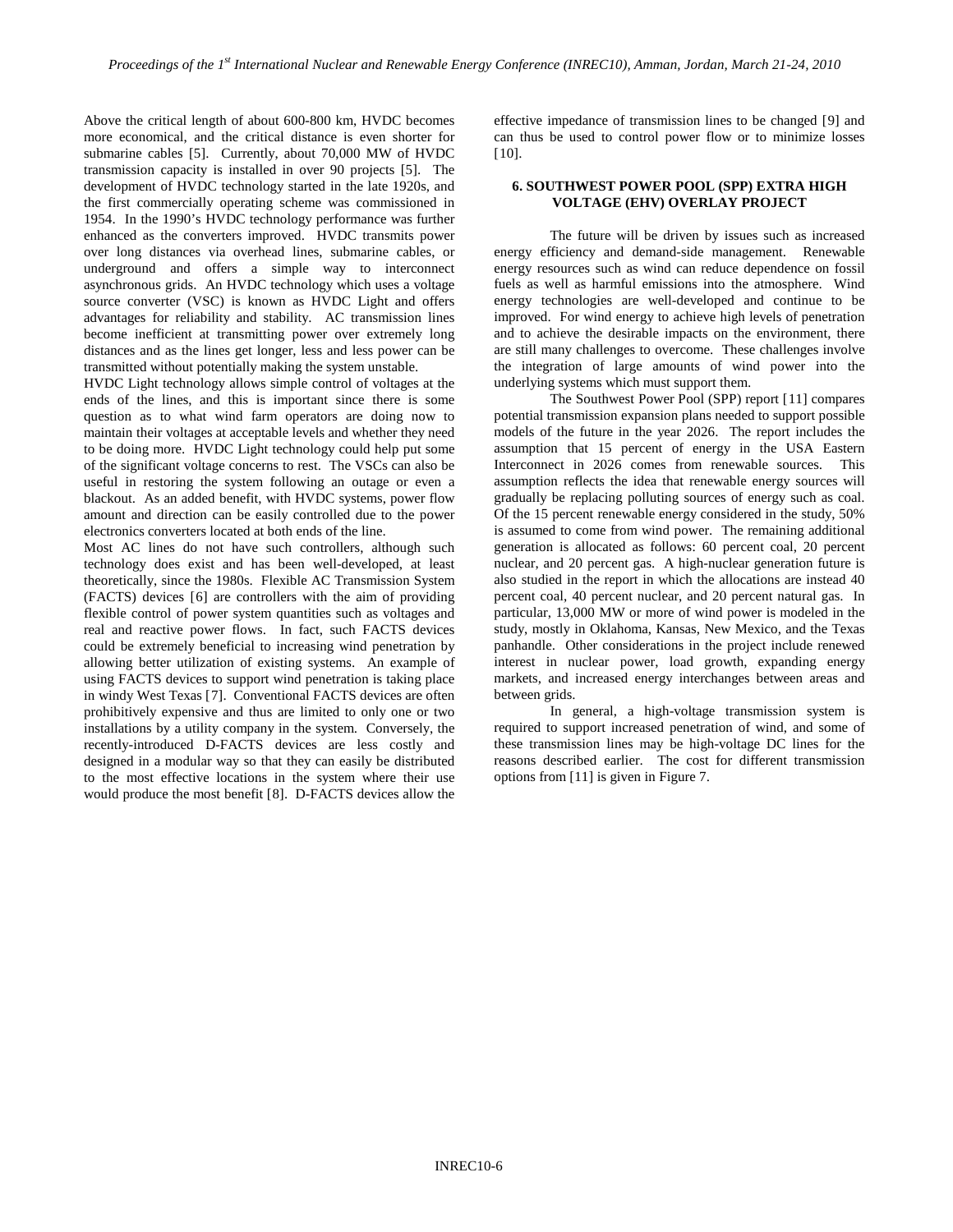

Transmission Line Construction Cost Per Mile Estimates For SPP

Figure 1. Extra High Voltage, EHV Transmission Cost Estimates from SPP Report [\[11\]](#page-5-0).

<span id="page-6-0"></span>Wind turbine generators are not located in close proximity to load centers, so efficient transmission is a necessity for massive wind power deployment to become a reality. The study develops five transmission alternatives and ranks the best alternatives. The transmission voltages studied include 345 kV, 500 kV, and 765 kV.

In all cases, the use of lower voltage lines, i.e. 345 kV, was found not to be realistic. Even if the use of lower voltage lines does not create higher costs and higher losses, the need for a larger number of lower voltage lines would require acquisition of all the necessary right-of-ways. The conclusions of the SPP report found the best-performing alternative to be a 765 kV plan. In general, in 2026, which is the study year, it is expected that the driving issues will be the following: increased energy efficiency, demand side management penetration, environmental issues such as the recently proposed carbon tax that will affect the existing and future generation fleet, and extensive demand for renewable energy in the USA electric system. These factors are expected to result in a massive increase in wind development, increased gas generation, renewed interest in nuclear power which may result in an expansion, increased interchanges of energy, and emerging and expanding energy markets [\[11\]](#page-5-0).

From the SPP report, one can see that massive deployment of wind generation cannot happen without careful planning, and this includes upgrading the transmission infrastructure. The SPP report also identifies a need to explicitly study the issue of energy storage from the perspective of large wind farm operation.

# **7. WESTERN WIND AND SOLAR INTEGRATION STUDY**

<span id="page-6-2"></span><span id="page-6-1"></span>Work is in progress on the Western Wind and Solar Integration Study [[12](#page-3-14)], [[13](#page-3-15) ]. Results so far show that there is significant variation of the wind both from year to year and from month to month. It is also clear that cooperation between balancing authorities is very important for high penetrations of wind, and that geographic diversity of wind helps mitigate variability. Wind often drops at night at the times when the load is increasing, and this effect can be extreme in summer evenings. In the spring, difficulties can ensue when the wind is strong and the load is low.

In some scenarios, wind helps the operator balance the system, but there are other times when the wind should be curtailed. The most concerning types of events are those where load is increasing while wind is dropping off; this motivates the consideration of interruptible loads or demand-side management. There is also some danger that too much wind would cause the nuclear units to try to cycle. [Figure 8](#page-7-0) shows the load during a windy study week in April for the study's basecase which includes no new renewables [\[13\]](#page-6-1). Nuclear and coal are baseloaded and running pretty much constantly whereas hydro units and combined cycle units are cycling with the daily load.

When the penetration of renewable is increased to 35 percent in the study [\[12\]](#page-6-2), the combined cycle units are almost completely off, gas turbine output has increased, the coal plants are cycling significantly, and even the nuclear plants are cycling some as indicated in [Figure 9.](#page-7-1) This is a problem and indicates that perhaps some of the wind generation should be spilled instead.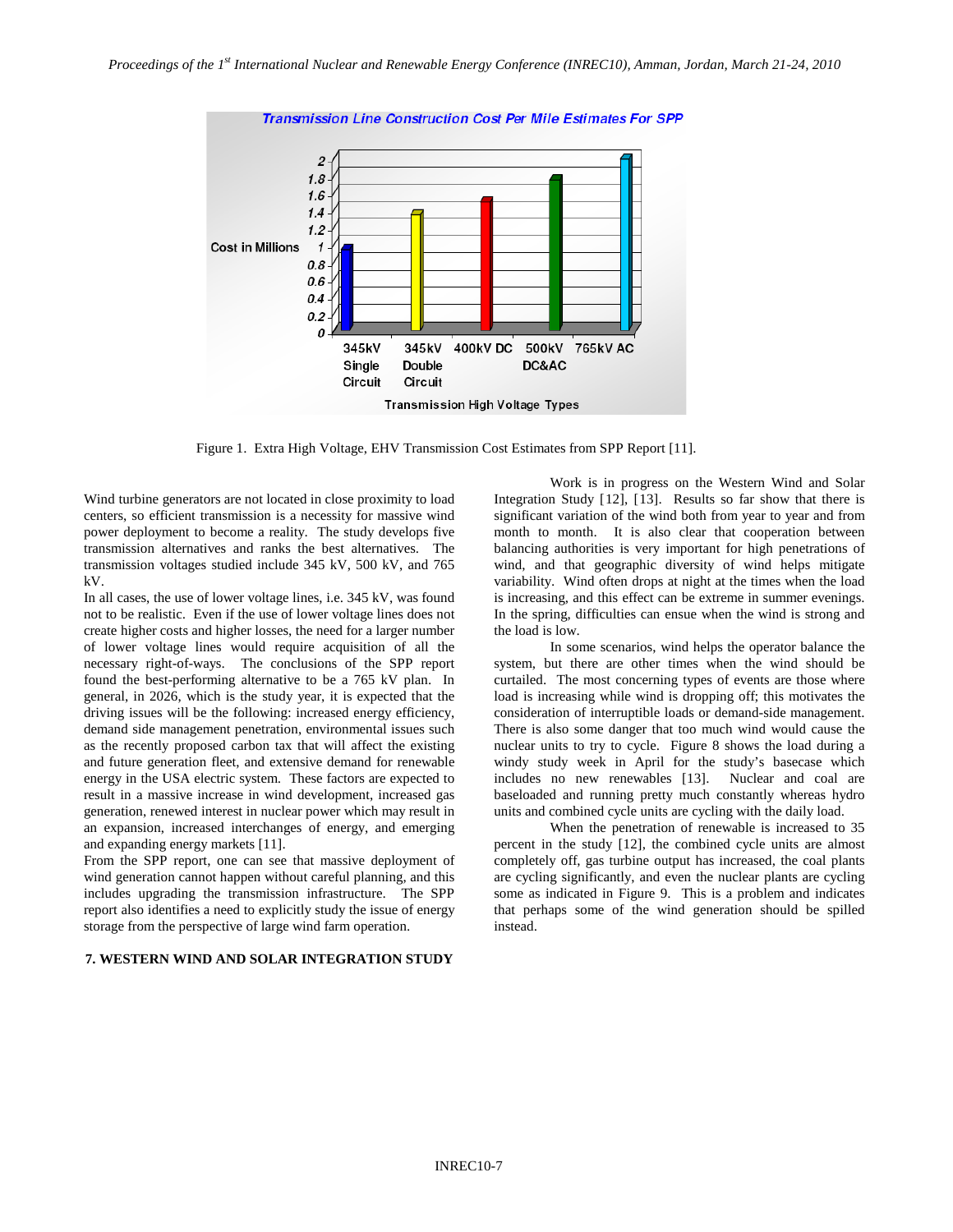

<span id="page-7-0"></span>Figure 2. Load for the Western Wind Integration Study Base case - No New Renewables [\[12\]](#page-6-2)



<span id="page-7-1"></span>Figure 3. A week in April from the Western Wind Integration Study – 30 percent Renewables [\[12\]](#page-6-2).

#### **8. CONCLUSIONS**

Wind and nuclear power both have their place in the coming emissions-sensitive energy environment. The technologies are opposite in many respects, but have in common the fact that they can provide the grid with low-cost energy without emitting greenhouse gases. It has been repeatedly shown that support for high penetration levels of wind power requires a vast high-voltage transmission infrastructure, as the best areas for wind are typically far away from load centers. It can also be seen that in this enhanced transmission system, High Voltage DC (HVDC) lines may have an important role to play since they have low losses and become economical for the required long stretches of new transmission lines. However, there is no easy solution. Nuclear power is excellent for providing base load power but does not really offer the flexibility to complement the fluctuations

which are natural in wind power output. It is believed that such fluctuations must be matched with high ramp-rate units such as gas turbines which change their outputs quickly and easily. The solution is not black and white; it requires a broad insight into the different mix of resources, both generation and load, which may be available to the system both now and in the future.

Wind turbines on a standby operational mode are net importers of power for their control and yaw mechanisms. They need a supply of about 5 kW of power from an existing grid. They also require the vicinity of a power grid with excess capacity to export their generated power. Due to ramping considerations, the planned introduction of 20 percent of electrical wind production in the USA by 2020 would pose challenging grid stability issues. Energy storage alternatives such as hydrogen production, compressed air, flywheels, superconducting magnets and pumped storage need further consideration.